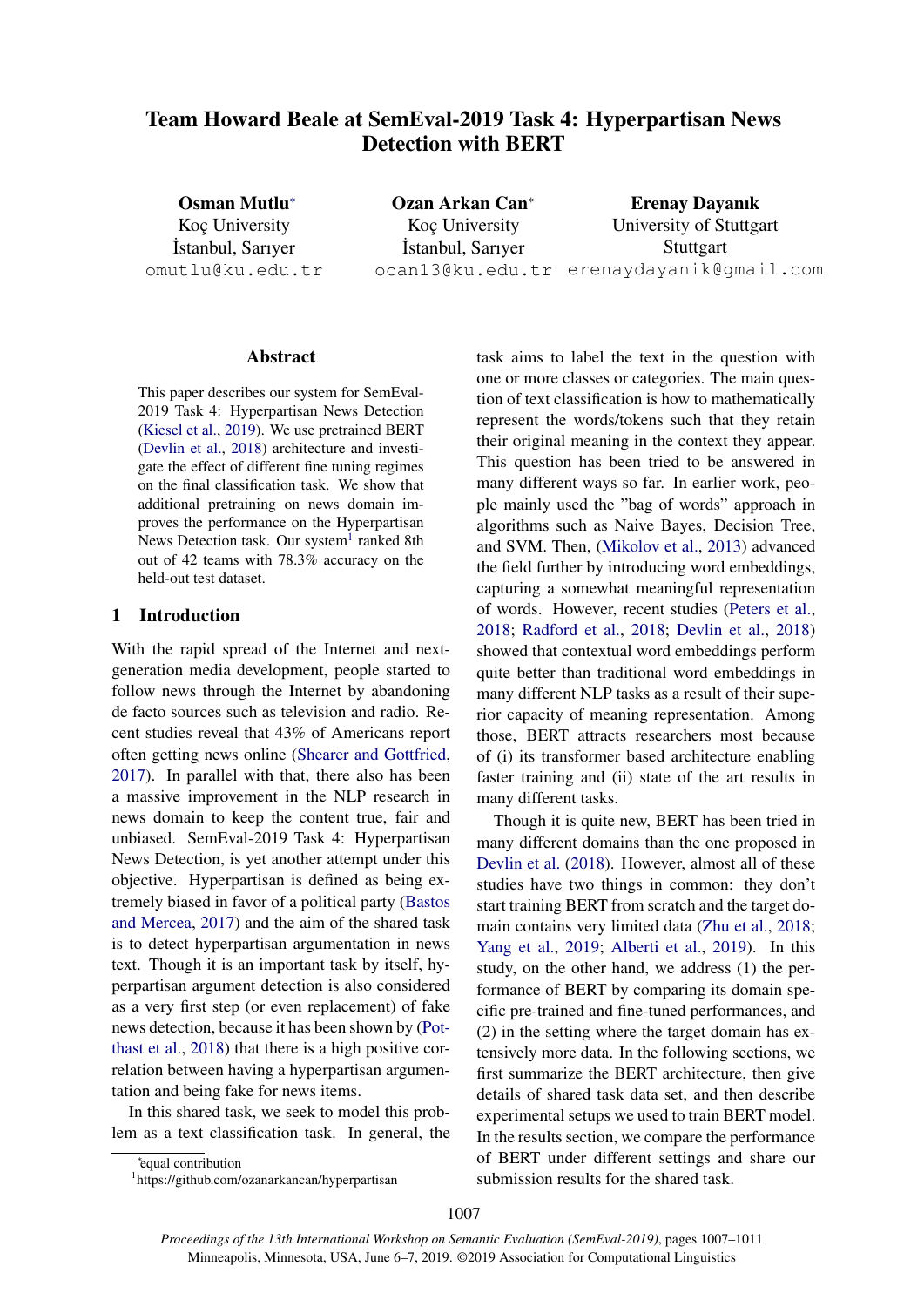## 2 Method

Transformer[2](#page-1-0) [\(Vaswani et al.,](#page-4-11) [2017\)](#page-4-11) originally came out as a machine translation architecture and it uses the idea of self attention mechanism [\(Parikh](#page-4-12) [et al.,](#page-4-12) [2016;](#page-4-12) [Lin et al.,](#page-4-13) [2017\)](#page-4-13). It has an encoderdecoder design and both parts use the same novel multi-head attention mechanism. The encoder part takes an input sentence and derives a representation from it using this attention mechanism. Afterwards, the decoder generates the target sentence by performing multi-headed attention over the encoder stack.



<span id="page-1-1"></span>Figure 1: BERT Architecture [\(Devlin et al.,](#page-4-1) [2018\)](#page-4-1).

Figure [1](#page-1-1) illustrates the architecture of the model. BERT learns bidirectional representations jointly on both left and right context of text making use of the encoder part of the Transformer. [Devlin et al.](#page-4-1) [\(2018\)](#page-4-1) introduced two unsupervised tasks to pretrain this architecture, Next Sentence Prediction and Masked Language Modeling. In Next Sentence Prediction task, the goal is to determine whether the sentence comes after the specified previous sentence or not. It takes two sentences as input, the latter being in its original form 50% of the time, while other times it can be any random sentence from the corpus. In Masked Language Modeling task, 15% of the words in the input sentences are masked and the model tries to predict these words. Training takes place with the combined loss of these two unsupervised tasks. Resulting representations can be further fine-tuned with a task specific layer on the top for a number of NLP tasks using appropriate supervised data.

In this study, we use an open source PyTorch implementation<sup>[3](#page-1-2)</sup> of BERT architecture. We make use of BERT-Base pretrained model provided by [Devlin et al.](#page-4-1) [\(2018\)](#page-4-1) in order to avoid pretraining from scratch. Similar to [Devlin et al.](#page-4-1) [\(2018\)](#page-4-1), we use the representation obtained from the last layer for the first token (i.e. "[CLS]") for the sentence representation and a softmax classifier on top of it for predicting hyperpartisanship.

## 3 Experiments

In this section, we first introduce data provided by the shared task and the data preprocessing step. Then, we give the details of our experiments and results with BERT under pretraining and finetuning settings.

#### 3.1 Data

Task provides data that consist of 750.000 articles labelled portal-wise and 645 articles labelled manually, and they divide the former into 600.000 and 150.000 as train and development set. Portal-wise data is labelled as hyperpartisan or not, according to publishers known affinities provided by BuzzFeed journalists or MediaBiasFactCheck.com. In our experiments, we first shuffled and then split the portal-wise data into three: 705.000, 40.000, 5.000 articles for train, development and test respectively.

#### 3.2 Preprocessing

For all our experiments we remove some unwanted text from the articles. We replaced HTML character reference for ampersand and numeric entity reference, and removed adjacent underscore characters which is possibly used as a replacement for classified information in data. We also removed lines, solely containing "\*" characters, used for separation of different news in the same article.

# 3.3 Input Representation

BERT restricts the input length to a maximum of 512 tokens. We select the first  $n$  tokens from the beginning of the article, because using the lead sentences of a news article has been found to be more effective for some NLP tasks [\(Wasson,](#page-4-14) [1998\)](#page-4-14). We use the same tokenization method and embeddings as [Devlin et al.](#page-4-1) [\(2018\)](#page-4-1) to represent the words.

<span id="page-1-0"></span><sup>2</sup> <http://nlp.seas.harvard.edu/2018/04/03/attention.html>

<span id="page-1-2"></span><sup>3</sup> [https://github.com/huggingface/pytorch-pretrained-](https://github.com/huggingface/pytorch-pretrained-BERT)**[BERT](https://github.com/huggingface/pytorch-pretrained-BERT)**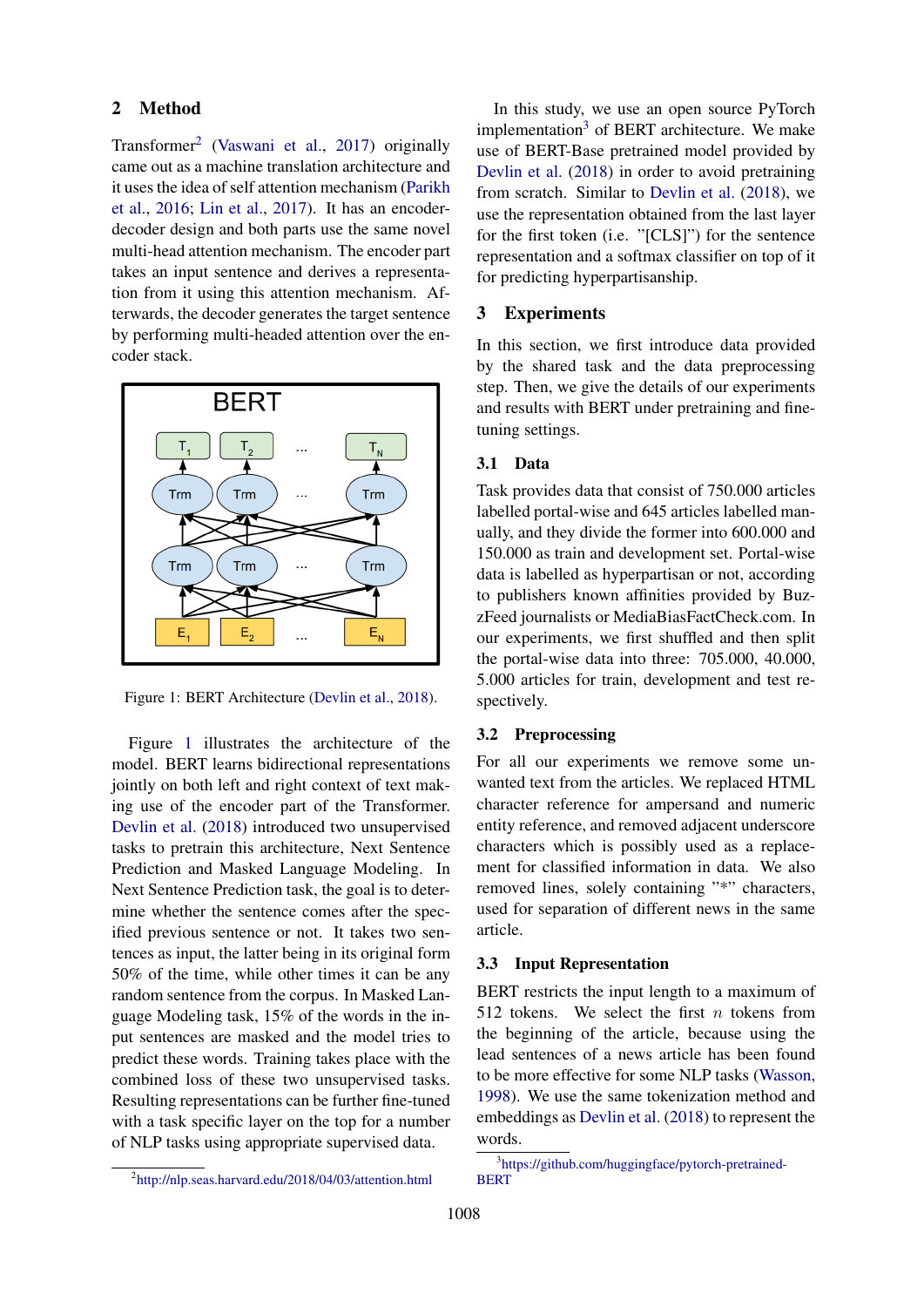## 3.4 Fine-tuning Only

In order to show how BERT performs in news domain, our first attempt was to use the training data to only fine-tune the pretrained model for classification. We used BERT-Base which consists of 12 transformer blocks on top of each other applying 12 headed attention mechanism, hidden size of 768 and a total of 110 million parameters. We set 16 as our batch size and 2e-5 as our learning rate as recommended by [Devlin et al.](#page-4-1) [\(2018\)](#page-4-1) for fine-tuning on classification tasks.

| <b>Max Length</b> | Dev      |       | Test     |       |  |
|-------------------|----------|-------|----------|-------|--|
|                   | Accuracy | F1    | Accuracy | F1    |  |
| 128               | 84.99    | 84.91 | 84.40    | 84.36 |  |
| 256               | 88.91    | 88.89 | 88.31    | 88.31 |  |
| 512               | 89.12    | 89.09 | 88.15    | 88.14 |  |

Table 1: Classification results on our portal-wise data splits with fine-tuned BERT.

We performed experiments using 128, 256 and 512 as our maximum sequence lengths and found out that 256 gives us the best test results, as shown in Table 1. Although the results for experiments with maximum sequence lengths of 256 and 512 are relatively close to each other, we chose 256 for computational efficiency. From these results, we can argue that for news articles, the first 128 tokens do not carry enough information.

#### 3.5 Pretraining + Fine-tuning

For the pretraining step, the data used by two unsupervised tasks need to be generated. For the Next Sentence Prediction task, originally, one would go over the articles sentence by sentence to generate pretraining data, but our data is not made of split sentences. To avoid using a tool for sentence splitting, as it would take too much time in large scale, for each document from the training data, we extract a chunk of text with a random length sampled from a uniform distribution defined as an interval between %15 and %85 of the maximum sequence length. The reason for this is to make the model more robust to non-sentential input and leave space for the second sentence. As the second sentence, 50% of the time, we select the chunk following the original one with a length that is complementing the first chunk's length up to maximum sequence length. Other times, when we need the next sentence to be random, we take a random chunk from other documents. We extract more than one sample from a single docu-

| Model            | <b>Combined Loss</b> |
|------------------|----------------------|
| <b>BERT-Base</b> | 3.65                 |
| Our Version      | 1.79                 |

Table 2: Results on the held-out dataset for pretraining tasks.

ment, avoiding overlapping between chunks. For Masked LM task, we follow the same approach with [Devlin et al.](#page-4-1) [\(2018\)](#page-4-1).

At the end of pretraining data generation process, we accumulated near 3.5 million samples, only running the process once on our train split, so without any duplication unlike [Devlin et al.](#page-4-1) [\(2018\)](#page-4-1) because of time restrictions. We also generated a small held-out dataset using our test split to use in evaluation. Starting from the pretrained model of BERT-Base instead of a cold start, we trained the model with a learning rate of 3e-5 and 256 as the maximum sequence length for 290k iterations. Table 2 presents the combined loss of two unsupervised tasks on the held-out data for original BERT-Base and further pretrained model with the generated data. Results show that pretraining BERT further with data from an unseen domain greatly increases its representational power.

| Model                          | Dev      |       | <b>Test</b> |       |  |
|--------------------------------|----------|-------|-------------|-------|--|
|                                | Accuracy | F1    | Accuracy    | F1    |  |
| Fine-Tuning<br>Only            | 88.91    | 88.89 | 88.31       | 88.31 |  |
| Pretraining<br>$+$ Fine-Tuning | 89.69    | 89.67 | 89.30       | 89.29 |  |

Table 3: Comparison of fine-tuning only and pretraining + fine-tuning models.

After this step, we applied the same fine-tuning as previous section with the same parameters. Table 3 demonstrates that pretraining BERT with domain specific data using unsupervised tasks improves the performance of the model on the supervised classificiation task.

# 4 Shared Task Results

The evaluation of SemEval-2019 Task 4, Hyperpartisan News Detection task is done through the online platform of TIRA (?). It serves as a means of blind evaluation of the submitted model. Accuracy is used as the official evaluation metric and the deciding test set is an another manually labelled news articles set named "by-article-test-set" which was kept hidden from the participants.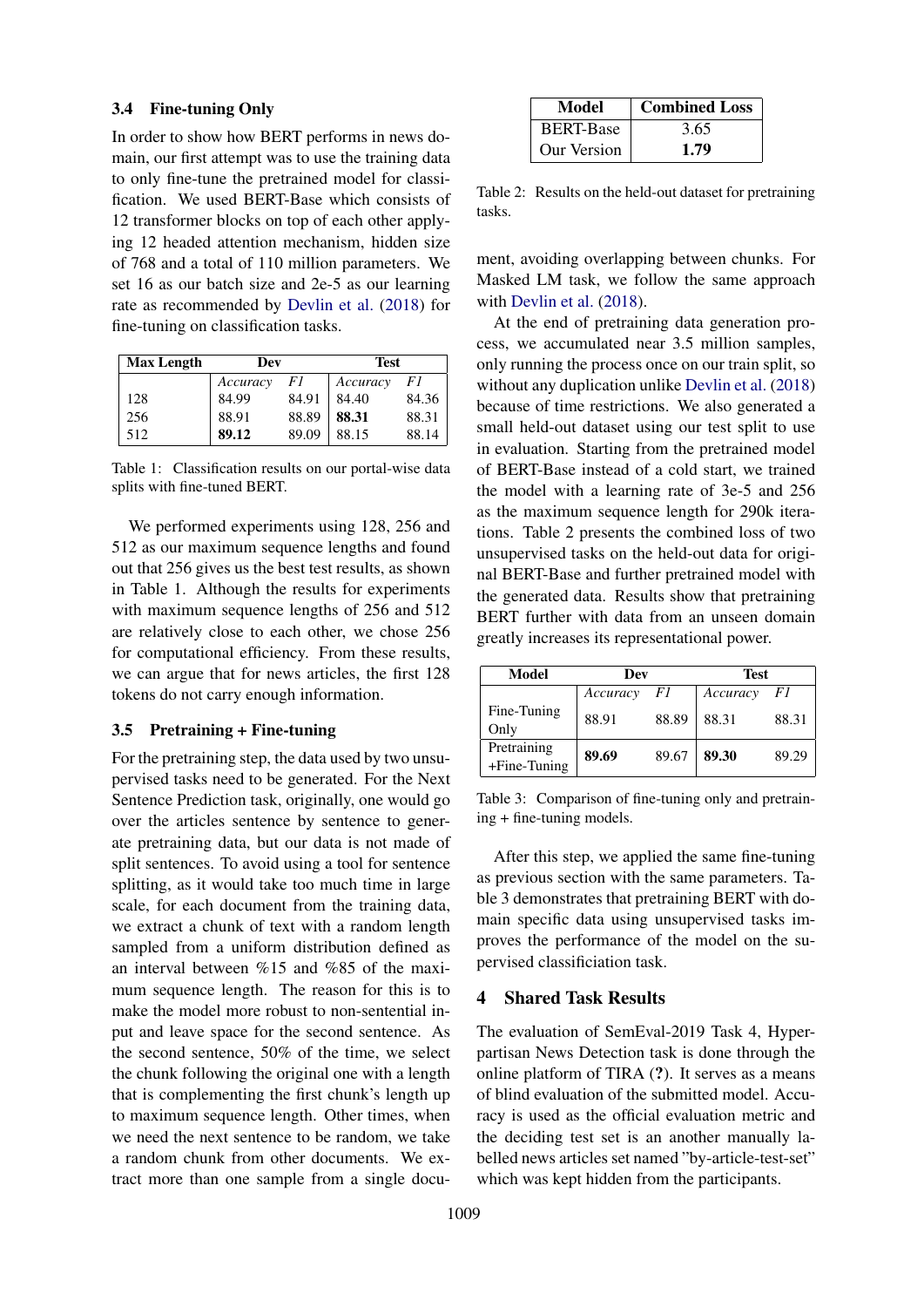| Model                                                                           | article-test |           |        | publisher-test |          |           |           |       |
|---------------------------------------------------------------------------------|--------------|-----------|--------|----------------|----------|-----------|-----------|-------|
|                                                                                 | Accuracy     | Precision | Recall | F1             | Accuracy | Precision | Recall F1 |       |
| Fine-Tuning (publisher)<br>+ Fine-Tuning (article)                              | 78.3         | 83.71     | 70.38  | 76.5           | 63.45    | 67.98     | 50.85     | 58.18 |
| Pretraining (publisher)<br>+ Fine-Tuning (publisher)<br>+ Fine-Tuning (article) | 73.4         | 66.81     | 92.99  | 77.76          | 64.15    | 60.64     | 80.6      | 69.21 |
| Pretraining (publisher)<br>+Fine-Tuning (publisher)                             | 60.82        | 57.11     | 86.94  | 68.93          | 67.25    | 62.45     | 86.5      | 72.53 |

Table 4: Shared task results.

In our first attempt, we fine-tuned BERT with portal-wise train split using development set to get the best model. After this we further train it with 645 manually labeled data (i.e. "by-article-trainset"), because it comes from the same sample as test data.

In our last attempt, we pretrained BERT with our portal-wise train split, and then fine-tune it as described before. Again, we further fine-tune our model with "by-article-train-set" data. The results of our two attempts can be seen in Table 4. The third model in the table is to show the effect of the last fine-tuning step on "by-article-train-set".

Looking at the results of second and third models on "by-article-test-set" shows us, although we fine-tune BERT with supervised data for the same classification task, fine-tuning on "byarticle-train-set" improves the results drastically. This may be rooted from the domain difference in between "by-article-test-set" and portal-wise train data.

Although our experiments (Table 3) show us that pretraining BERT further with data from news domain has a positive effect on overall accuracy, we are not able to observe the similar effect on "by-article-test-set". The second model adapts to the publisher domain more than the first model does because of the extensive pretraining before fine-tuning. As the difference between publisher and article is highly notable from the findings before, overfitting to the publisher domain might end up hurting the generalization of the model. So, this would explain the unexpected drop of performance between the second model and the first model.

# 5 Conclusion

We presented a BERT baseline for the Hyperpartisan News Detection task. We demonstrated that pretraining BERT in an unseen domain improves

the performance of the model on the domain specific supervised task. We also showed that the difference in news source affects the generalization. Our best performing system ranked 8th out of 42 teams with 78.3% accuracy on the held-out test dataset. From our findings, we believe that domain adaptation is important for the BERT architecture and we would like to investigate the effect of from scratch unsupervised pretraining on the supervised task as future work.

# Acknowledgments

We would like to thank task organizers for their support. The study is funded by the European Research Council (ERC) Starting Grant 714868.

## Howard Beale



Figure 2: Howard Beale delivering his "I'm as mad as hell" speech.

Beale[4](#page-3-0) is a news anchor who decides to commit suicide on live air. Instead, he gives his famous speech about modern American life and convinces American people to scream his words: "I'm as mad as hell, and I'm not going to take this any more!". But the media sees his breakdown as an opportunity for huge ratings. We believe that the speech is now more than ever relevant to our media. Choosing "Howard Beale" as the team name is our scream from the windows of Academia.

<span id="page-3-0"></span><sup>4</sup> https://www.imdb.com/title/tt0074958/